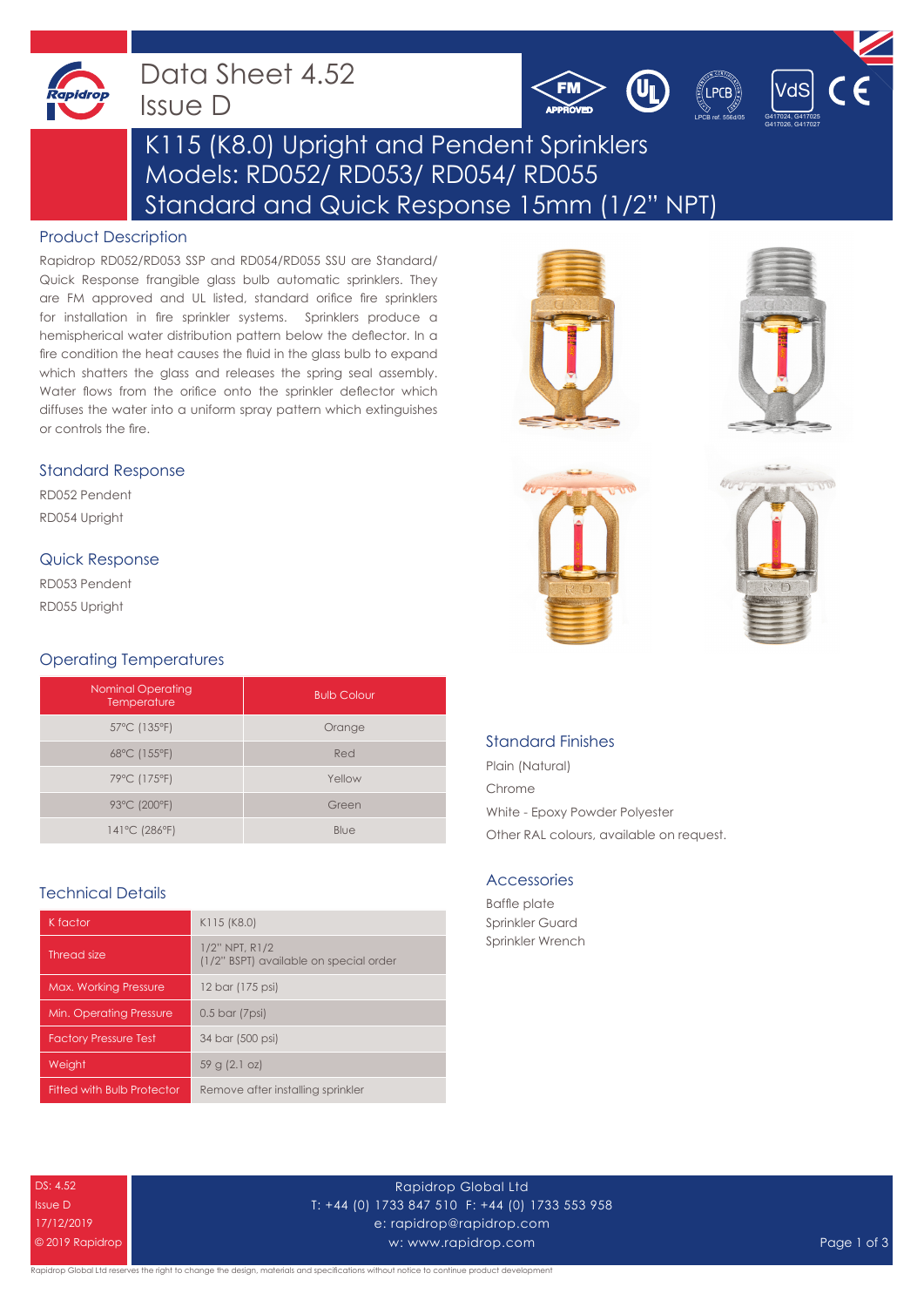

Data Sheet 4.52 Issue D



# K115 (K8.0) Upright and Pendent Sprinklers Models: RD052/ RD053/ RD054/ RD055 Standard and Quick Response 15mm (1/2" NPT)

### Design Coverage

For sprinkler coverage area and placement refer to NFPA 13 standards or other Installation rules for automatic sprinkler systems as required by the authority having jurisdiction. The following details are provided for information only.

FM



#### RD052, RD053

Spray Pendent Sprinkler

For installing only in pendent position giving hemispherical discharge below the deflector with little or no water being discharged upwards.



#### RD054, RD055

Spray Upright Sprinkler

For installing only in upright position giving hemispherical discharge below the deflector with little or no water being discharged upwards.



## Rapidrop K115 (K8.0) Sprinkler Flow Characteristics



DS: 4.52 Issue D 17/12/2019 © 2019 Rapidrop

Rapidrop Global Ltd T: +44 (0) 1733 847 510 F: +44 (0) 1733 553 958 e: rapidrop@rapidrop.com w: www.rapidrop.com Page 2 of 3

apidrop Global Ltd reserves the right to change the design, materials and specifications without notice to continue product development